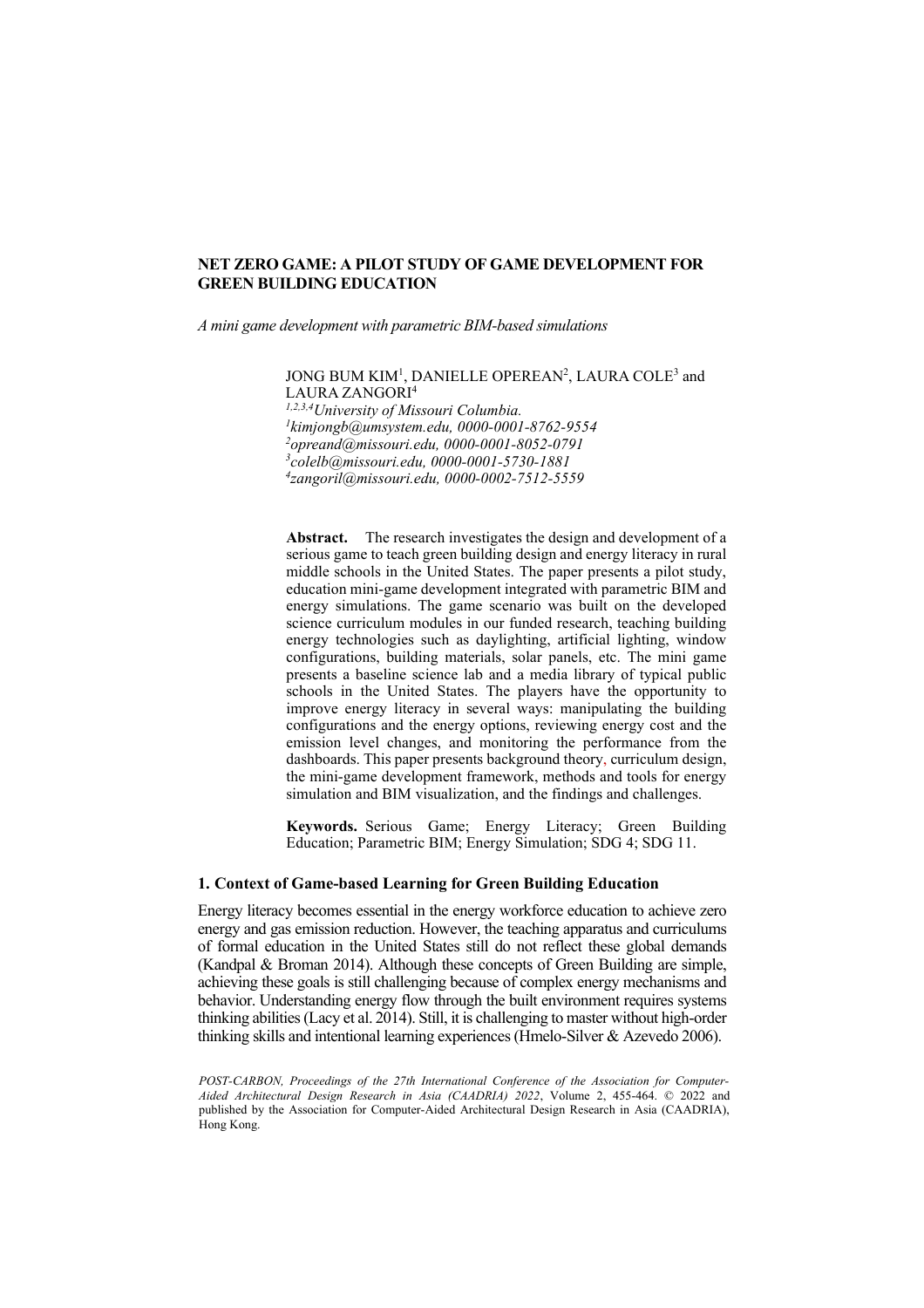Serious games take the concept of video game technologies and repurpose the Game for training, education, advertising, national defense, and more (Dib, H., 2014). Serious games provide an innovative approach to computer-based modeling to support the development of systems thinking (Liarakou et al., 2012). In addition, serious games show promise for learning through informal means of creativity (Kalinauskas 2014), play (Ampatzidou et al. 2018), collaboration (Hummel et al. 2011), and role-playing (Jenkins et al. 2009). Studies described the benefit of serious games in comparison with the conventional education media, including intrinsic motivations, greater attention, enhancing the sense of engagement, lowering the threat of failure and mistakes, application of learned skills, greater intellectual intensity, and more (Klopfer et al. 2010; Coller et al. 2009; Papastergiou 2009).

During the past decades, various serious games were developed as a medium to improve energy literacy in the built environment, such as Efficient City (2001), ElectroCity (2007), Climway (2010), CityOne (2011), EnerCities (2011), EnergyVille (2011), etc. ElectroCity challenged gamers to balance energy consumption, the development revenue, and renewable energy generation in town planning and design. Climway asked users to monitor and reduce the energy consumption of the community plan during a 50-year life cycle. More recently, serious game research addressed behavior change of the specific end-user, widely accepted as the most impactful factor for energy savings. For example, Serena Supergreen (2018) was designed to motivate and educate female students between 12 and 16. Powersaver Game (2019) challenged virtual family members to save 15% on energy, electricity, and gas consumption in three weeks. Rossano (2017) claimed that these serious game developments show the advantages, including better visualization of energy consumption, increased end-user engagement, their energy behavior change, and collectible end-user feedback.

However, educational technologies are still poorly interweaved with science curriculum units despite rapid research and development. Energy data in the game does not interact with various energy options and game scenarios. Since Woodbury et al. (2001) claimed the potential of CAAD and serious game integration in architectural design education, a growing number of studies have explored BIM and game integration for visualization, design decision making, design education, professional training, etc. Our multi-disciplinary research team envisioned that the advancement of BIM, increasing graphics capabilities, accessible game developments, and multicriteria energy simulations would boost the efforts in this field.

#### **2. Mini game development**

The section presents a pilot study, education mini-game development integrated with parametric BIM and energy simulations. The goal is to create a theoretical and empirical framework for Net Zero Game, a serious game to teach green building design and energy literacy in rural middle schools. This section describes background theory, developed curriculum, the mini-game development framework, and methods and tools for energy simulation and visualization. The target application is the rural school districts in Missouri, underserved populations for science, technology, engineering, mathematics (STEM) interventions with limited access to STEM learning opportunities.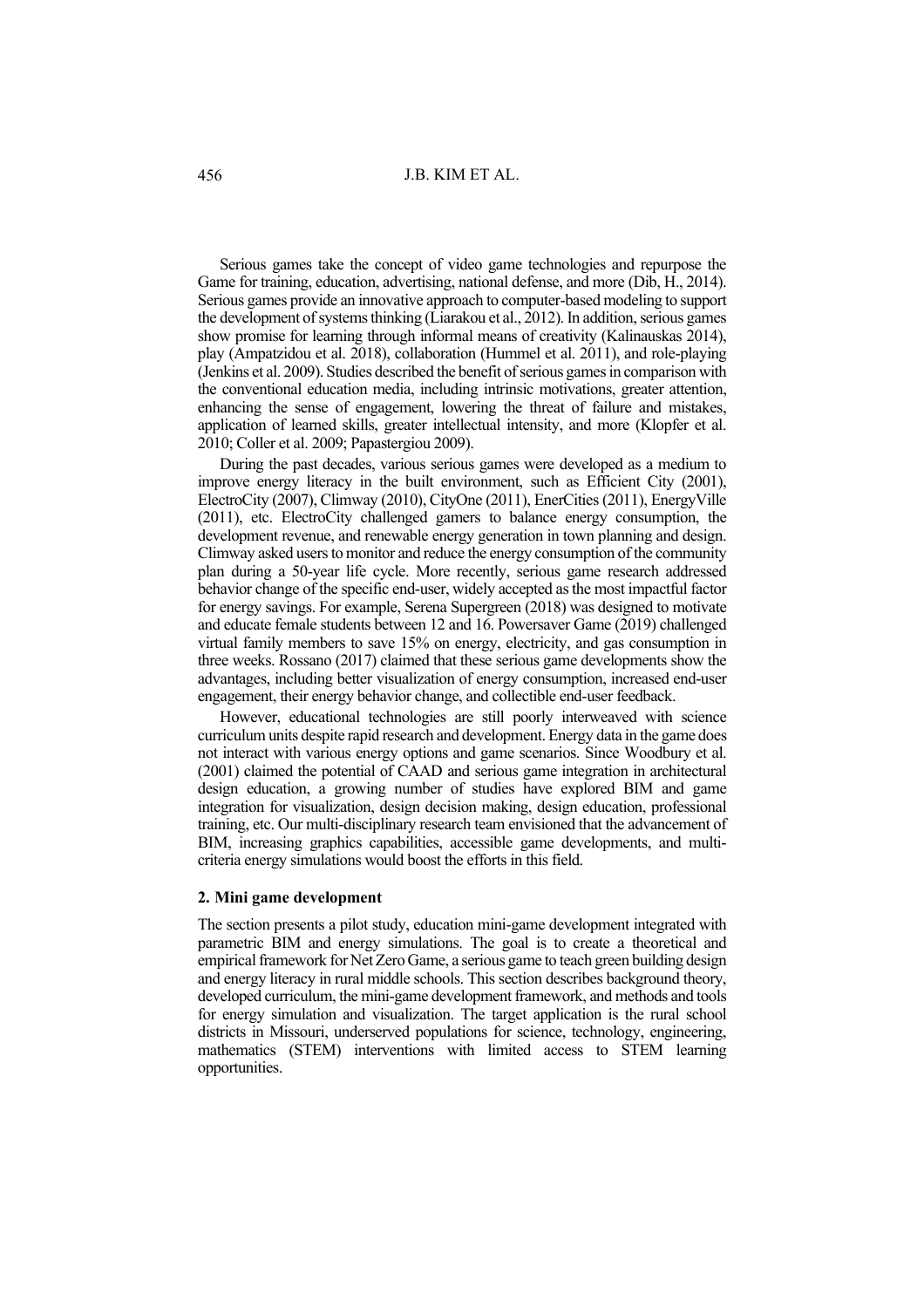#### 2.1. MODEL-BASED REASONING AND EYE CURRICULUM

Prior work has focused on the numerous energy misunderstandings students have about energy systems (Duit et al., 2014). Research outcomes suggest that teaching energy systems should make energy transfer and transformation visible, observable, and manipulable (Lee et al., 2013). We content this occurs through model-based reasoning ([MBR] Duschl et al. 2016; Verhoeff et al. 2008). Within MBR, students first develop an energy system responding to a question. When students develop, they can deconstruct a complex system to focus on critical systems elements (Gouvea et al., 2017). Next, students use their models to make sense of system behavior (Zangori & Cole, 2019, Jordan et al., 2009). Finally, students evaluate and revise their models as their knowledge increases in sophistication (Ben-Zvi Assaraf & Orion 2010).

The Game was designed to be embedded within a six-lesson curriculum unit called Energy and Your Environment (EYE), funded by NSF. EYE fosters place-based education by using local school buildings to enhance systems thinking about energy consumption and flow between buildings and Earth systems. Systems thinking is taught through the MBR framework in which students have ample opportunities to break large systems into smaller components to look closely at key components, causal interactions, and inputs/outputs within systems. The research team aligned with the EYE curriculum and the mini-game scenario for better game-based learning.

#### 2.2. PROCESS

Before creating a full-scale 3D serious game, the research explored and examined a small-scale 2.5D game. A 2.5 game uses fixed isometric views to enable 2D game play in 3D environment. Players can move throughout the game environment, but the camera view does not change until a new game scene is accessed, such as changing locations. The game scenario was built on EYE curriculum modules, teaching energy technologies such as daylighting, artificial lighting, window configurations, building materials, solar panels, etc. The Game presents a baseline science lab and a media library of the typical public schools in the United States. The players can have the opportunity to improve energy literacy in several ways: manipulating the building configurations and the energy options, reviewing energy cost and the emission level changes, receiving interactive feedback from a dashboard and virtual consultants, and iterating the changes to achieve net-zero.

The game prototype was developed from the three phases, including (i) EYE curriculum development (C1, C2), (ii) Game design and development (G1, G2, G3), and (iii) Energy modeling and simulation (S1, S2, S3) shown in Figure 1.

First, parametric BIM was used to create manipulatable virtual models, such as a ceiling height change, exterior wall configuration, a window ratio, shading device, and artificial lighting configurations. Then, the real-time visualization platform converted the parametric BIM into a series of game scenes. The research explored Unreal Engine's Twinmotion and Enscape 3D. For energy simulations, the research used BIMbased cloud simulation. The simulation results and the benchmark results were compiled to produce an energy performance matrix based on the energy options in the game interface, including Energy Use Intensity (EUI), energy cost, and CO2 emission levels. For the game development, Unity3D and the game assets were used. In addition,

457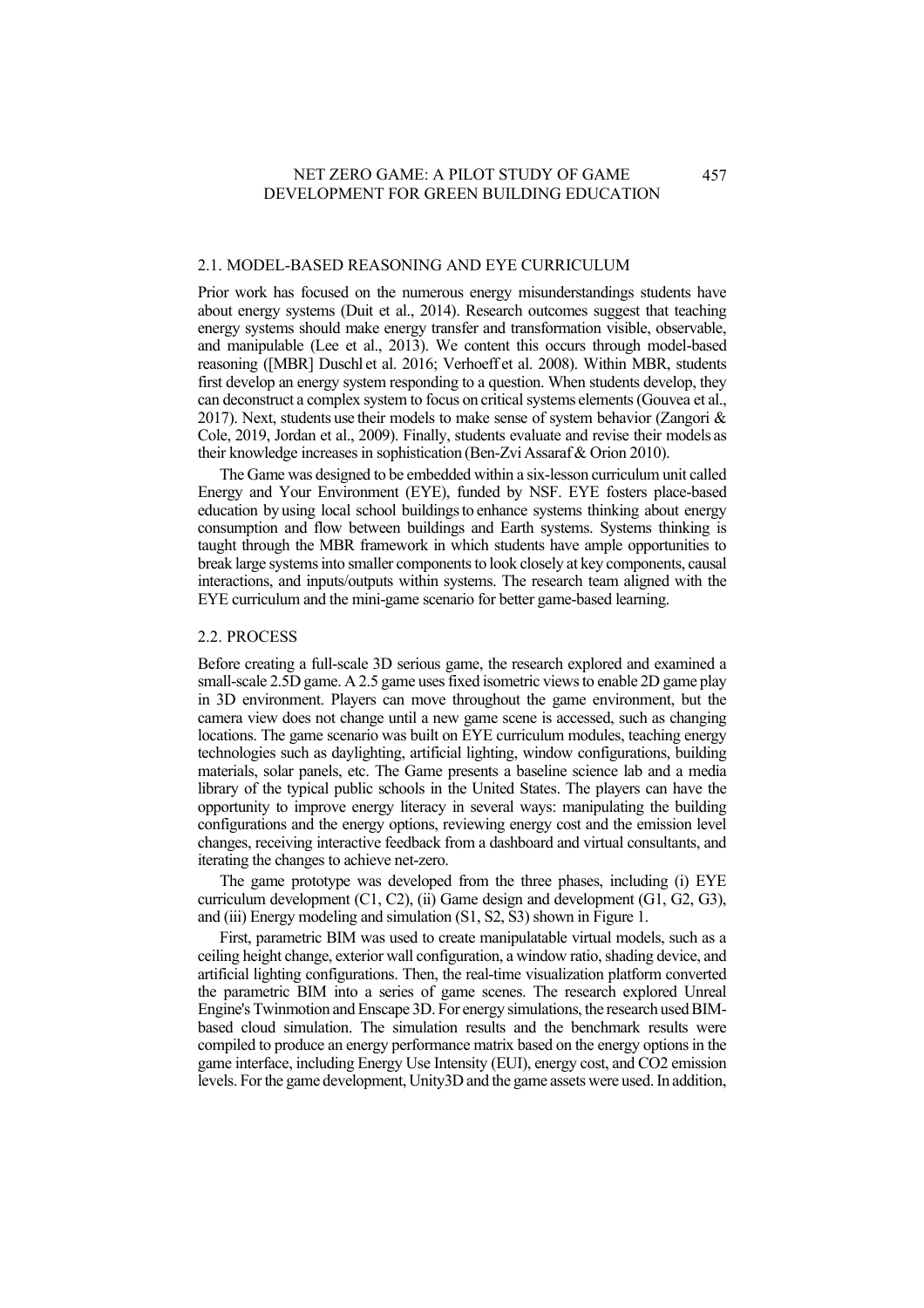

*Figure 1. Research phases of mini-game development*

the research created custom creature characters for better student engagement, breeding at the science lab to show the varying health conditions according to the energy performances. Although the linear process is presented sequentially, the research was built on bidirectional data exchange, frequent feedback loops, and iterative synchronizations across three domains of curriculum design, game design, and BIMbased modeling/ simulations.

### 2.3. BUILDING MODELING AND VISUALIZATION METHODS

The mini-game development attempted to take advantage of parametric BIM for rapid model changes and expeditious synchronization between the building model, energy simulation, and game scenes. In the context of the net-zero Game, the number of building/energy models could incrementally increase when the Game allows players to manipulate building configurations and energy choices. It makes manual creation of the game scenes manually a less viable approach.

Architecture design and construction domains rigorously investigate BIM and visualization integration. The relevant technique to this research includes real-time AR/VR creation from BIM, passing BIM data to visualization interfaces, and bidirectional model synchronization between BIM and visualizations. Ideally, these features would give students various learning experiences: students can variate a wide range of energy options in BIM; they can monitor how their choices change the indoor environment; and students can access building information such as materials, dimensions, and other energy-related building parameters within BIM. In that regard, the research has investigated and benchmarked the feasibility and applicability of BIMbased real-time visualization and BIM-game integration.

#### 2.4. ENERGY SIMULATION METHODS

Towards serious game development, the research investigated three methods for game and energy simulation integration, including (i) cloud-based pre-simulation, (ii) iterative parametric pre-simulation, (iii) and algorithm-based prediction. Three approaches vary in view of process time, feedback latency, maintainability, and dissemination capability.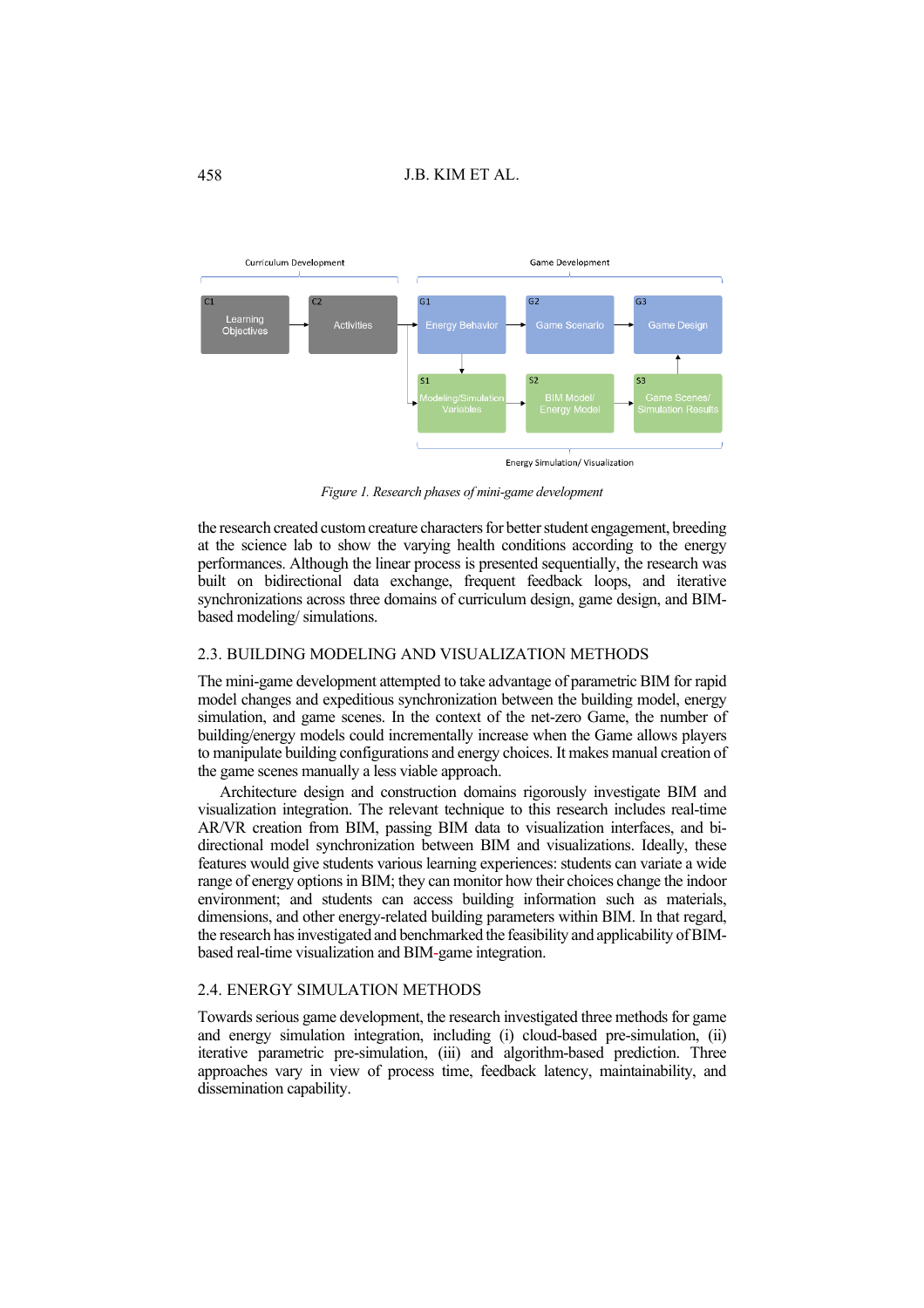*Pre-simulation*: Complete simulations first and pass the simulation results to the game development phase. Legacy-simulation engines provide rich validity in results, but time and effort-intensive input processing is needed. The research explored BIMbased cloud simulations to eliminate redundancies and errors in energy modeling in the legacy simulation engines. Benchmark data from Autodesk Insight 360 enabled the prediction of various energy scenarios.

*Iterative parametric simulation*: Automate the energy model update and simulation execution using parameter iteration. Parameters need to be fully identified before the simulation run. Also, software prototypes could automate the conversion from building models to energy models, parameter updates, simulation runs, and result aggregation. Our prior works examined the iterative parametric simulation using BIM, multi-criteria simulation interfaces, and legacy simulation engines (Kim et al., 2021). The research used Revit for energy modeling, Grasshopper simulation plus-ins such as Ladybug and Honeybee tools, TT Toolbox for the iterator, and Rhino.Inside for the crossover data communication.

*Algorithm-based prediction*: Identify the energy performance pattern from the iterative parametric simulation using BIM, parametric simulation iteration, legacy simulation engines, and prediction algorithm. Our current investigation examines cross-platform integrations using BIM for energy modeling, parametric training and validation data generation iterations, and machine learning algorithms to produce the prediction rules.

The mini game presents our first implementation of pre-simulation using selected curriculum modules, BIM-based cloud simulations, and BIM-based visualizations.

#### **3. Mini game development**

The mini game is developed based on Lessons 4 and 5 in the EYE curriculum, teaching energy knowledge of building materials, daylighting, artificial lighting. Sub lecture modules in EYE challenge students to conduct specific activities to test energy knowledge gain. The following sections explain the research phases illustrated in Figure 1.

### 3.1. EYE ACTIVITIES AND LEARNING OBJECTIVES

The first phase was critical to align the curriculum contents, game scenarios, and building/energy modeling. Table 1 shows examples of essential activities of EYE that provided a foundational framework for game scenarios and energy simulation variables (C1, C2 in Figure1). The curriculum was initially designed to use analog teaching tools for rural schools without technology access. The mini-game is an attempt to substitute these analog tools with interactive digital learning platforms. The research identified a series of energy behavior from these curriculum contents and relevant activities such as building material change, window configuration change, and lighting fixture change.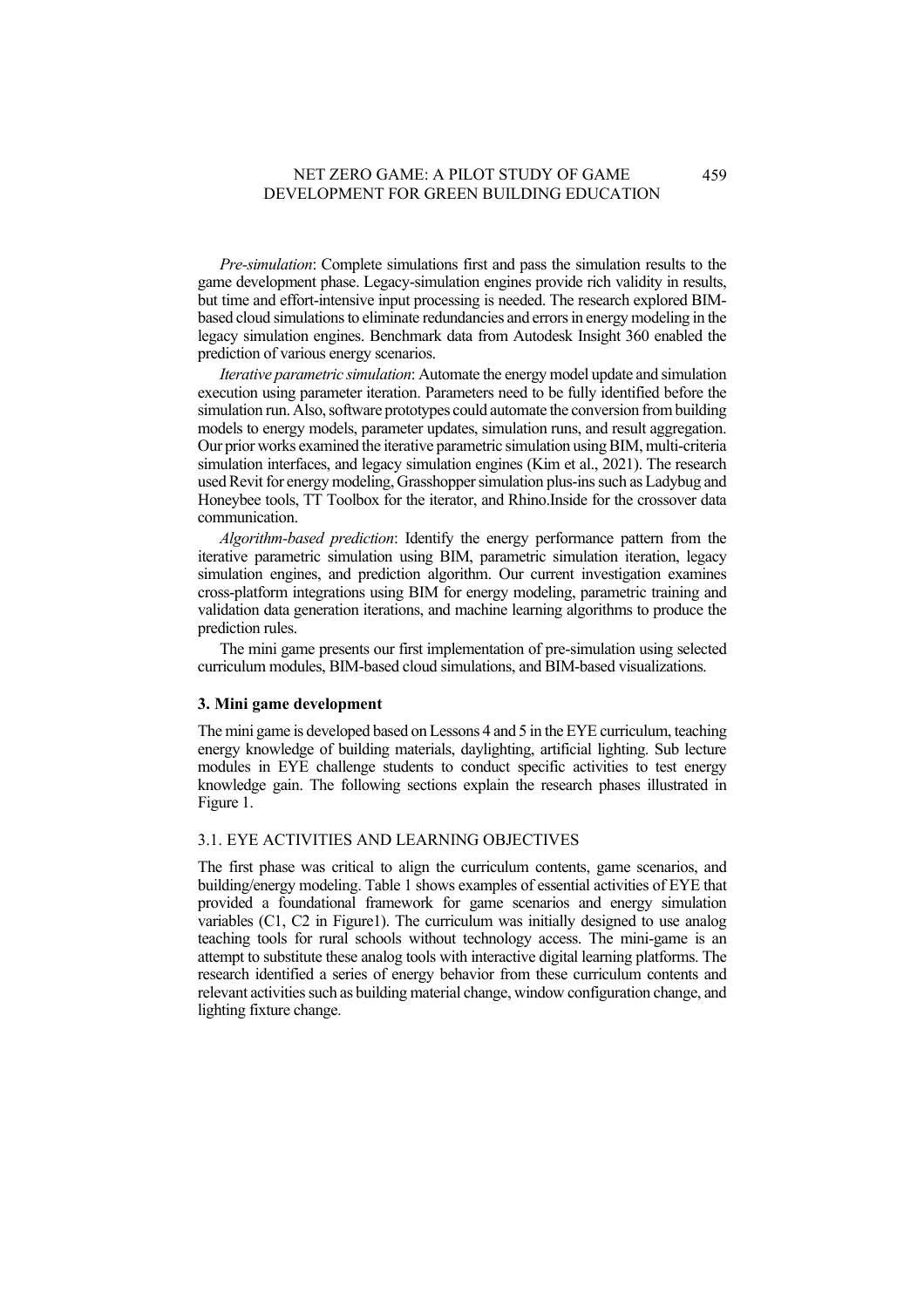### Table 1. Main module's activities and learning objectives

| [Module] "Activity"                                                                                                                                                                                        | <b>Learning Objectives</b>                                                                        |
|------------------------------------------------------------------------------------------------------------------------------------------------------------------------------------------------------------|---------------------------------------------------------------------------------------------------|
| [Sun and Building] "Light Where You Live"                                                                                                                                                                  | Apply knowledge of the sun path and                                                               |
| Use climate simulations to examine how sunlight interacts with your<br>school building in your unique location.                                                                                            | solar accessibility, considering building<br>siting and façade configurations                     |
| [Building Operation] "How you use your building."                                                                                                                                                          |                                                                                                   |
| Change building operation of HVAC, lighting, and other electric<br>equipment. Then observe changes in overall energy use level                                                                             | Recognize the impact of building<br>occupancy and operation on energy use                         |
| [Daylighting] "Light & Your School Building"                                                                                                                                                               |                                                                                                   |
| Apply what you have learned about the characteristics of light<br>energy and light energy transfer to your school building. As you tour<br>the building, make observations about how light travels inside. | Apply understanding of climate data to<br>analyze how light interacts with the<br>school building |
| [Artificial Lighting] "Which Lightbulb?"                                                                                                                                                                   |                                                                                                   |
| Students measure the heat output and illumination of different                                                                                                                                             | Develop an artificial lighting plan that                                                          |
| lightbulbs, making and testing their hypotheses about lighting, heat,                                                                                                                                      | balances the lighting quality and energy                                                          |
| energy use, and cost over time.                                                                                                                                                                            | cost.                                                                                             |

# 3.2. ENERGY BEHAVIOR AND SIMULATION VARIABLES

Next, we identified energy behavior and simulation variables required for scenario development and energy modeling criteria (G1 and S1 in Figure1). Table 2 shows energy behavior and simulation variables implemented in the mini game.

| Curriculum Modules    | Energy behavior in Game         | Simulation variables   |  |
|-----------------------|---------------------------------|------------------------|--|
| [Sun and Building]    | Reposition the buildings        | Orientation            |  |
|                       | Resize the rooms                | Energy model dimension |  |
| [Building Materials]  | Select roof materials           | R-value, U-value       |  |
|                       | Select wall materials           |                        |  |
| [Building Operation]  | Select occupancy schedule       | Occupant heat gain     |  |
|                       | Select equipment efficiencies   | Equipment heat gain    |  |
| [Daylighting]         | Select window size/numbers      | Window to Wall ratio   |  |
|                       | Select glass materials          | R-value, U-value       |  |
|                       | Select shading devices          | Window transmission    |  |
|                       | Select window opening frequency | Infiltration rate      |  |
| [Artificial Lighting] | Select lighting types           | Lighting efficiency    |  |

Table 2. Energy Behavior and Simulation Variables

## 3.3. PARAMETRIC MODELING AND ENERGY SIMULATION

The energy behavior and simulation variables provided criteria of parametric modeling in BIM for game visualization, energy modeling variables, and energy simulation scenarios. In this phase, the research coincided with game design and game scenario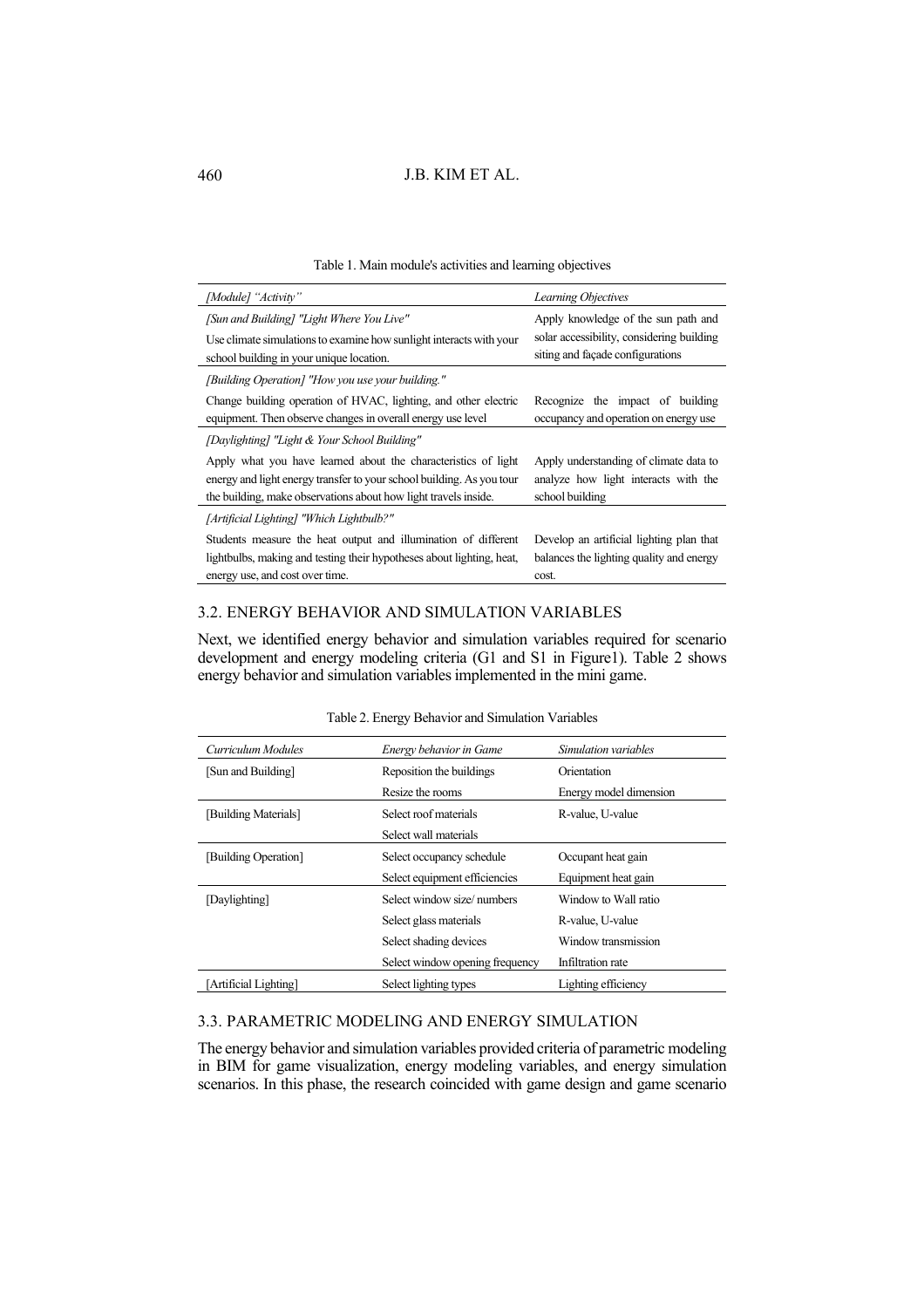development and had frequent feedback loops to align Game, simulation, and visualization. The mini game tested the following simulation variables in Table 3.

| Category             | Variable Types        |                      |                      |
|----------------------|-----------------------|----------------------|----------------------|
| Wall/Roof Materials  | High performance      | Moderate performance | Low performance      |
|                      | (R38)                 | (R20 to 25)          | (Uninsulated)        |
| Window-to-wall ratio | Large window          | Medium window        | No window            |
|                      | $(80\%)$              | $(40\%)$             | $(0\%)$              |
| Window shades        | Large shading         | Medium shading       | No shading devices   |
|                      | $(1/2$ window height) | (1/4 window height)  |                      |
| Glass materials      | High performance      | Moderate performance | Low performance      |
|                      | (Triple Low-E glass)  | (Double clear glass) | (Single clear glass) |
| Lighting efficiency  | High performance      | Moderate performance | Low performance      |
|                      | (LED)                 | (Fluorescent bulb)   | (Incandescent bulb)  |

Table 3. Simulation category and variables

The research performed 243 pre-simulations in the mini game, calculated EUI, energy cost, and CO2 emission levels, and fed the simulation results into the game interface. To match the simulation set and the game scenario, we assigned simulation ids to simulation results. The simulations used Autodesk Revit and Insight 360. The visualization was based on BIM-based real-time visualization plug-ins, including Enscape and Unreal engine's Twin motion.

## 3.4. GAME DESIGN AND SCENARIO

The game scenario and interface design aimed to enrich engagement and motivation in learning. The Game takes place in a research facility located on an isolated island in the Galapagos, where the player can interact with other characters working at the facility. The Game places learners in the role of a scientist tasked with caring for evolving new species of creatures that are sensitive to climate change in Figure 2. The game design was informed by entertainment games popular with middle school-aged students. Games, such as Pokémon with the involvement of evolving a creature through various actions, played a role in the larger story development. The social mechanic used for decision-making to design the lab space was influenced by the popular gaming space such as Roblox.



*Figure 2. Creature design with five health levels*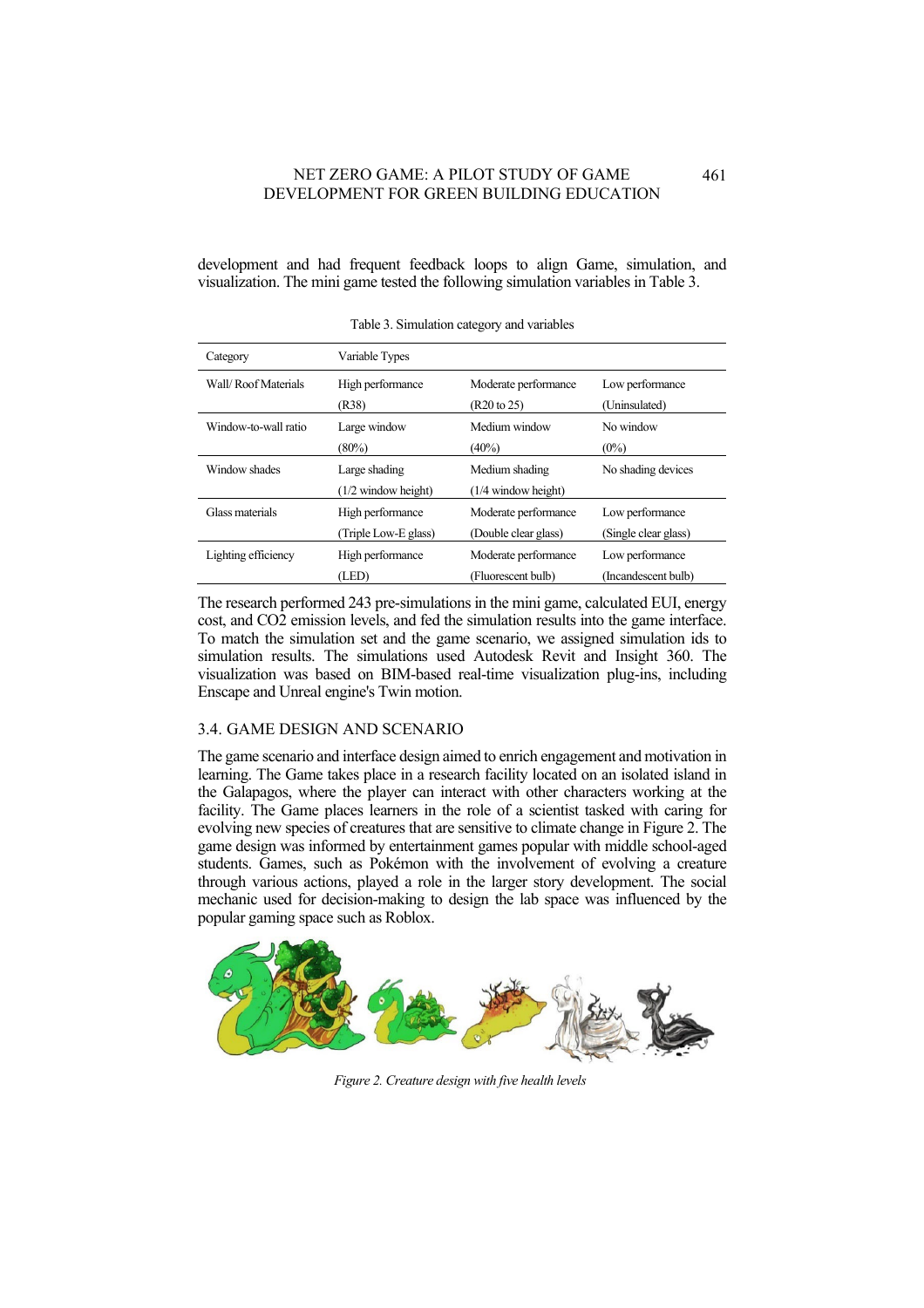Other characters include a director of the research station, responsible for the overall energy facility and cost. A lab assistant assists the player with making decisions and finalizing results at the end of each game day. A librarian provides additional information about related energy subjects. An engineer helps the player make critical decisions about energy technology and options. The game world consists of a multibuilding research facility that generates its power. The facility consists of five different spaces: main lab, library, staff lounge, research center, and observation deck.

The pilot game was developed using Unity3d with purchased assets to enable us to focus on how to connect the simulation data into the Game that would be meaningful. We created a 2.5d game that uses a 2.5d Toolkit to facilitate player movement around isometric environments. Combined with the 2.5d Toolkit, we utilized a dialogue tool to form the core gameplay and dialogue selection to make choices (Figure 3)



*Figure 3. The lab scene development in Unity3D*

#### **4. Results**

The research investigated game development based on our energy curriculum, including game scenarios, characters, dialogues, and game interfaces. The research also explored BIM-based parametric modeling and interactive visualizations to expedite game scene creation, energy modeling, and simulation result creation. To feed performance data into Game, the research examined BIM-based cloud-based simulation.

Figure 4 shows the resulting Game, a mini version of the larger NetZero game. To evolve the creature, the player must first power the lab to be energy efficient based on energy simulation variables listed in Table 3.The Game starts off in the main lab where the player is introduced to the creature and the lab assistants. The main goal is to evolve and release the creature found on the island. Within 30 game days, the player will be prompted to engage with the other characters in the research facility. The player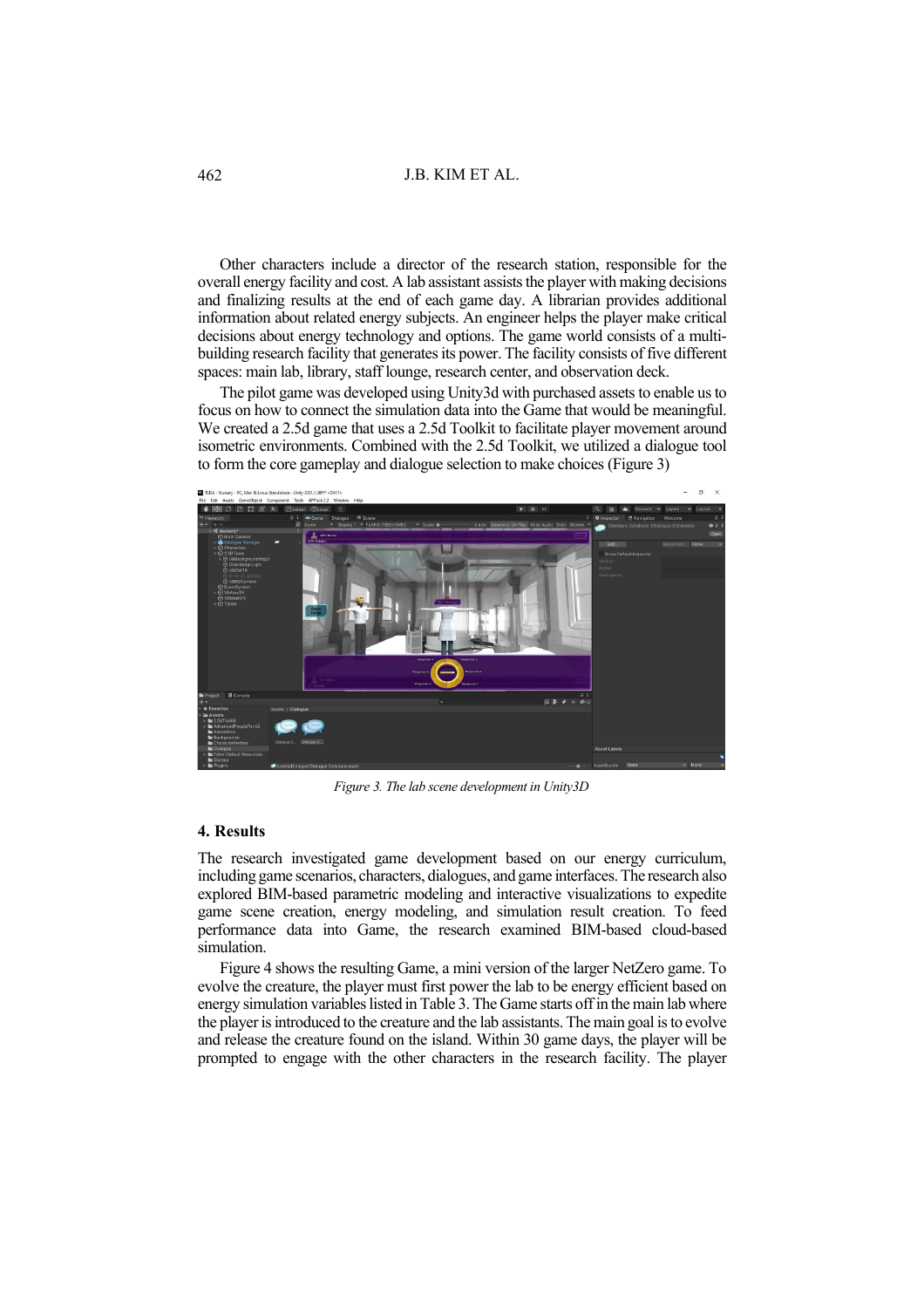

*Figure 4 The game interface (left) and the dashboard (right)*

observes the evolved creatures to determine the best decision to improve the creature's health. Players would also maintain information on the dashboard that would track decisions made as the game progressed.Based on the pre-simulation results and unique ids, the dashboard displays updated energy performances of EUI, energy cost, and CO2 emissions. The game interface swaps the background scenes created from the Revit models and visualization tools. Players monitor how their energy choices affect the environmental conditions from the creatures' status.

#### **5. Conclusion**

The mini-game development produced a theoretical and empirical foundation for the full net-zero Game. The research attempted to facilitate seamless communication and data flow across three domains of curriculum development, energy modeling/ simulation, and game development. We observed that the linear and top-down process could deteriorate flexibility in revisions, content alignment, and data exchange across three domains. However, the game designed here fits within the curriculum structure as it was specifically designed to work within the EYE unit. This is a novel educational intervention that is new to the field of science education.

Within the U.S., rural school districts are underserved populations for STEM education. They do not have ready access to green buildings in their communities. This challenge presents crucial equity issues as rural student expectations towards energy workforces increase, such as the gas, oil, wind, water, and solar energy industries. The described game is expected to bring knowledge about energy flow, human energy use, and green buildings to the rural students.

BIM adoption in serious games still faces several challenges. For instance, realtime communication between BIM and games is available when the classroom has access to full software licenses. Data exchange between BIM and games is still limited. The game development platforms have limited access to BIM data, and BIM tools have insufficient features for game developments vice versa. In addition, mini game relied on prerendered images and the image swapping function to update game scenes.

When considering the broad curriculum scopes, various energy options in the Game can exponentially increase the cost of energy simulations. Pre-simulations based